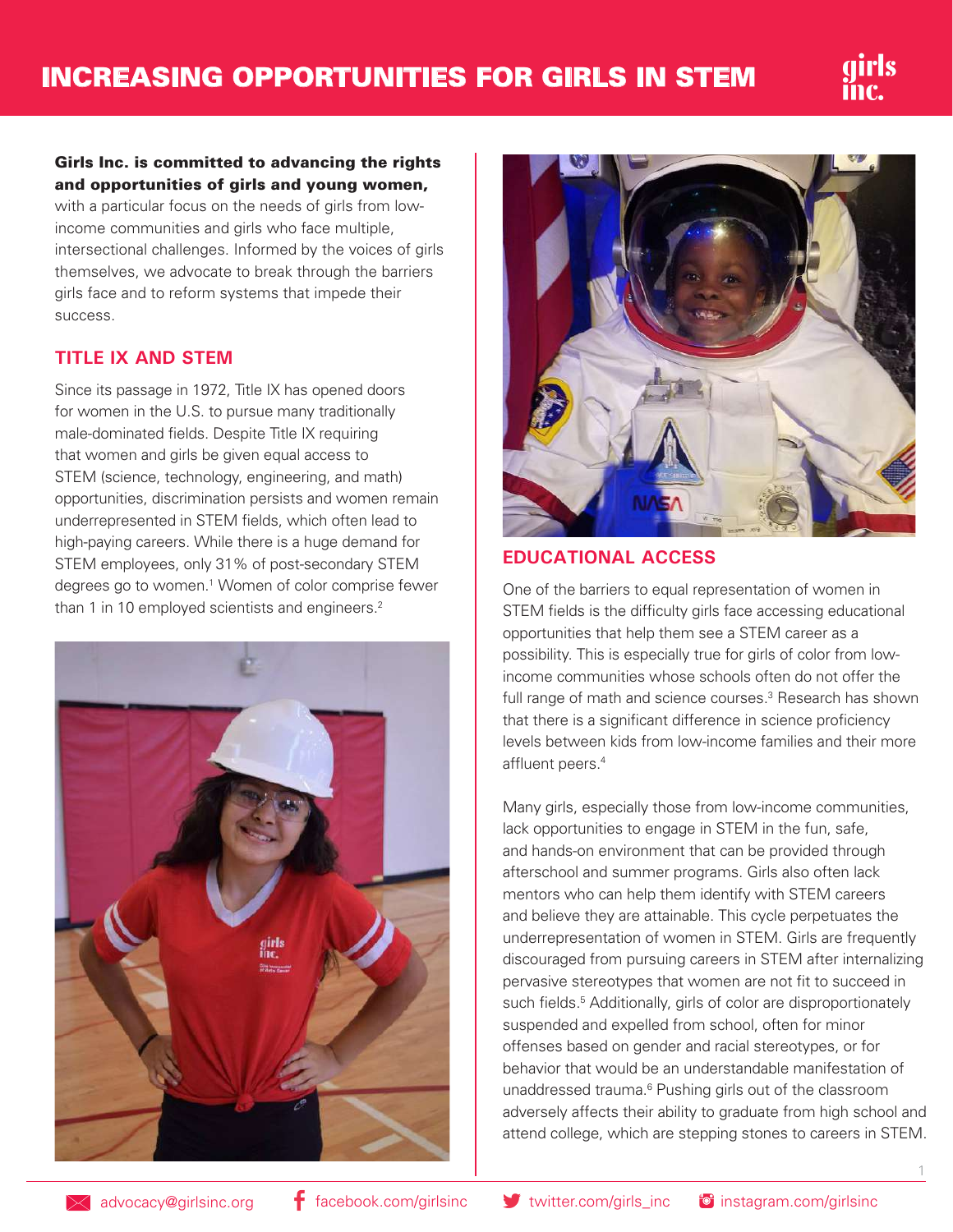

## **DID YOU KNOW?**

- In elementary school, about as many girls as boys have positive attitudes toward science, but by second grade when students are asked to draw a scientist, most portray a white man in a lab coat. The persistence of these stereotypes starts to turn girls off, and by the eighth grade boys are twice as likely as girls to be interested in STEM careers.7
- Research shows that high-quality afterschool STEM programs help youth "not only become interested and engaged in STEM, but develop tangible STEM skills and proficiencies, come to value these fields and their contributions to society, and begin to see themselves as potential contributors to the STEM enterprise."8

#### **HOSTILE ENVIRONMENTS BLOCK ACCESS**

Sexual harassment remains a problem in maledominated classes, both from fellow students and from teachers. This can create a hostile environment that is not conducive to learning. When girls do not feel safe coming to school or sitting in class, their ability to focus and succeed is hampered. Too often, young women are discouraged from entering STEM fields. University professors too often view themselves as gatekeepers, rather than offering gateways for women interested in pursuing STEM fields.<sup>9</sup>

Studies show that discrimination on college campuses remains common. One study found that science faculty from research-intensive universities held subtle gender-biases against women, rating male applicants higher than identically qualified female applicants and offering the men higher starting salaries and more career mentoring.<sup>10</sup> Young women may even face harassment and assault at the hands of male faculty members and lab supervisors - people who determine the grades and career advancement opportunities they receive.